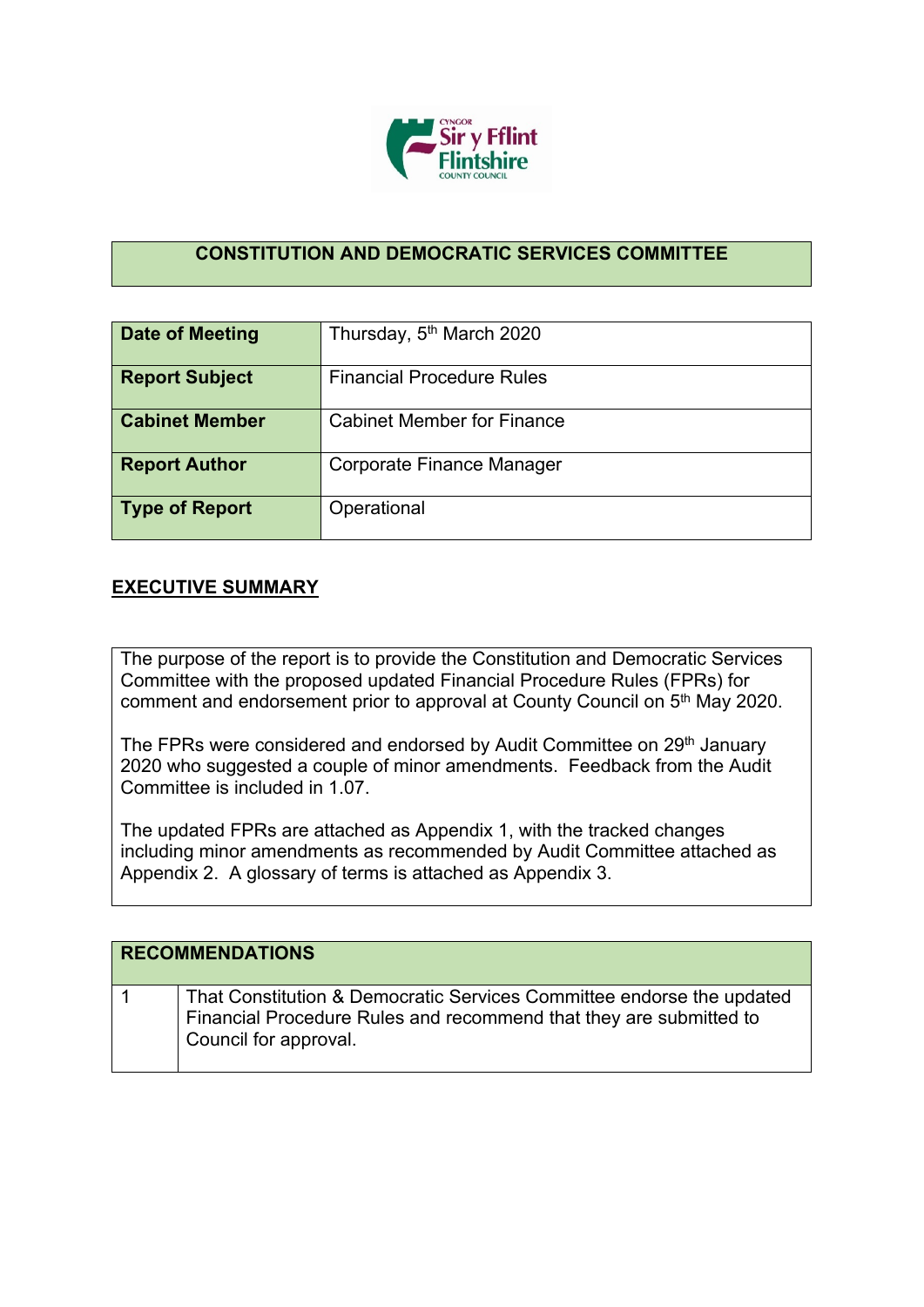## **REPORT DETAILS**

| 1.00 | <b>EXPLAINING THE FINANCIAL PROCEDURE RULES (FPRS)</b>                                                                                                                                                                                                                           |                                                                                                                                                                                                                                         |
|------|----------------------------------------------------------------------------------------------------------------------------------------------------------------------------------------------------------------------------------------------------------------------------------|-----------------------------------------------------------------------------------------------------------------------------------------------------------------------------------------------------------------------------------------|
| 1.01 | Section 151 of the Local Government Act 1972 and the Accounts and<br>Audit (Wales) Regulations require the Council to make arrangements for<br>the proper administration of its financial affairs.                                                                               |                                                                                                                                                                                                                                         |
| 1.02 | To conduct its business efficiently, the Council needs to ensure that it has<br>sound financial management policies in place and that they are adhered<br>to. Part of this is the establishment of financial procedures that set out the<br>financial policies of the Authority. |                                                                                                                                                                                                                                         |
| 1.03 | The FPRs are set out into six main sections:                                                                                                                                                                                                                                     |                                                                                                                                                                                                                                         |
|      | 1. Status of Financial Regulations<br>2. Financial Management - General roles and responsibilities<br>3. Financial Planning<br>4. Risk Management and Control of Resources<br>5. Financial Systems and Procedures<br>6. External Arrangements                                    |                                                                                                                                                                                                                                         |
| 1.04 | The Councils FPRs are reviewed every two years. Previous reviews have<br>updated them to reflect the CIPFA guidance on financial regulations.                                                                                                                                    |                                                                                                                                                                                                                                         |
| 1.05 | The FPRs were last updated in 2017 and were approved by Council on<br>1 <sup>st</sup> March 2018.                                                                                                                                                                                |                                                                                                                                                                                                                                         |
| 1.06 | The revisions made to this updated version represent minor changes that<br>reflect the current Chief Officer operating model, the revised finance<br>structure and updates that reflect current processes.                                                                       |                                                                                                                                                                                                                                         |
| 1.07 | Audit Committee considered the revised FPRs on 29th January 2020.<br>Feedback from the committee included minor rewording to sections 4.1<br>and 4.3 together with other questions as follows:                                                                                   |                                                                                                                                                                                                                                         |
|      | <b>Audit Committee Question</b>                                                                                                                                                                                                                                                  | <b>Response</b>                                                                                                                                                                                                                         |
|      | How will Finance ensure<br>compliance?                                                                                                                                                                                                                                           | Programme of raising awareness<br>through Portfolio Management<br><b>Team Meetings and specifically</b><br>targeting areas where there has<br>been a high turnover of staff to<br>ensure all are aware of specific<br>responsibilities. |
|      |                                                                                                                                                                                                                                                                                  | A quarterly report on any non-<br>compliance to be taken to Chief<br>Officer Team.                                                                                                                                                      |
|      | How do we incorporate Internal<br>Audit recommendations to FPR<br>changes?                                                                                                                                                                                                       | We have consulted with Audit as<br>part of the review and any relevant<br>recommendations or actions have<br>been included.                                                                                                             |
|      | Chief Financial Officer (CFO) role<br>- How does the CFO ensure                                                                                                                                                                                                                  | The CFO is a standing member of<br>the Chief Officer Team meetings                                                                                                                                                                      |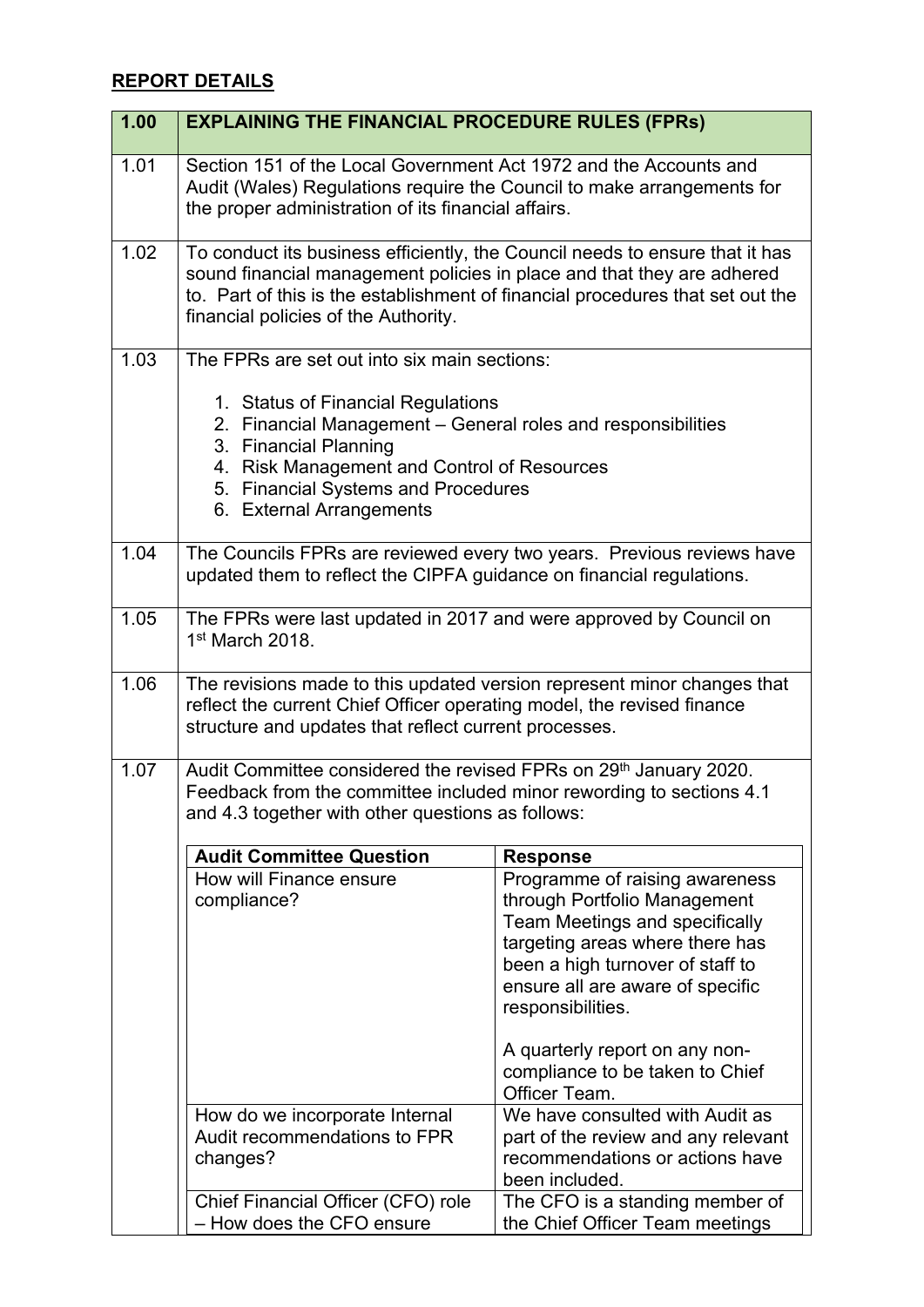|      | adequate involvement in the<br>financial implications of the<br><b>Councils Business?</b>                                                                                                                                                                                                         | and also attends and advises<br>Cabinet and Council to ensure all<br>financial implications are<br>accurately reported. |
|------|---------------------------------------------------------------------------------------------------------------------------------------------------------------------------------------------------------------------------------------------------------------------------------------------------|-------------------------------------------------------------------------------------------------------------------------|
| 1.08 | A summary of the FPRs will also be available which is intended to be an<br>easy reference guide for budget holding managers and other staff. This<br>will include practical advice and references to more detailed information<br>when requested.                                                 |                                                                                                                         |
| 1.09 | Following approval of the FPRs, the Finance Team will undertake<br>awareness raising with management teams to ensure that managers and<br>their staff understand their responsibilities with regard to the FPRs and<br>emphasis will be put on the requirement of all staff to ensure compliance. |                                                                                                                         |
| 1.10 | Once approved, new arrangements to ensure corporate oversight will be<br>any breaches or concerns reported to Chief Officers on a quarterly basis.                                                                                                                                                | put in place with adherence to the FPRs monitored by Finance Teams with                                                 |

| 2.00 | <b>RESOURCE IMPLICATIONS</b>                                                                                                                                                          |
|------|---------------------------------------------------------------------------------------------------------------------------------------------------------------------------------------|
| 2.01 | There are no resource implications arising directly from the report although<br>the implementation of the FPRs ensure robust, consistent financial<br>processes across the Authority. |

| 3.00 | <b>IMPACT ASSESSMENT AND RISK MANAGEMENT</b>                              |
|------|---------------------------------------------------------------------------|
| 3.01 | The FPRs contribute to minimising the financial risks across the Council. |

| 4.00 | <b>CONSULTATIONS REQUIRED/CARRIED OUT</b>                                                                                                    |
|------|----------------------------------------------------------------------------------------------------------------------------------------------|
| 4.01 | The proposed changes have been prepared in consultation with the Chief<br><b>Officer Team, Financial Management Team and Internal Audit.</b> |

| 5.00 | <b>APPENDICES</b>                                                                                                                             |
|------|-----------------------------------------------------------------------------------------------------------------------------------------------|
| 5.01 | │ Appendix 1 – Financial Procedure Rules<br>│ Appendix 2 – Financial Procedure Rules (With tracked Changes)<br>Appendix 3 – Glossary of Terms |

| 6.00 | LIST OF ACCESSIBLE BACKGROUND DOCUMENTS |
|------|-----------------------------------------|
| 6.01 | None.                                   |